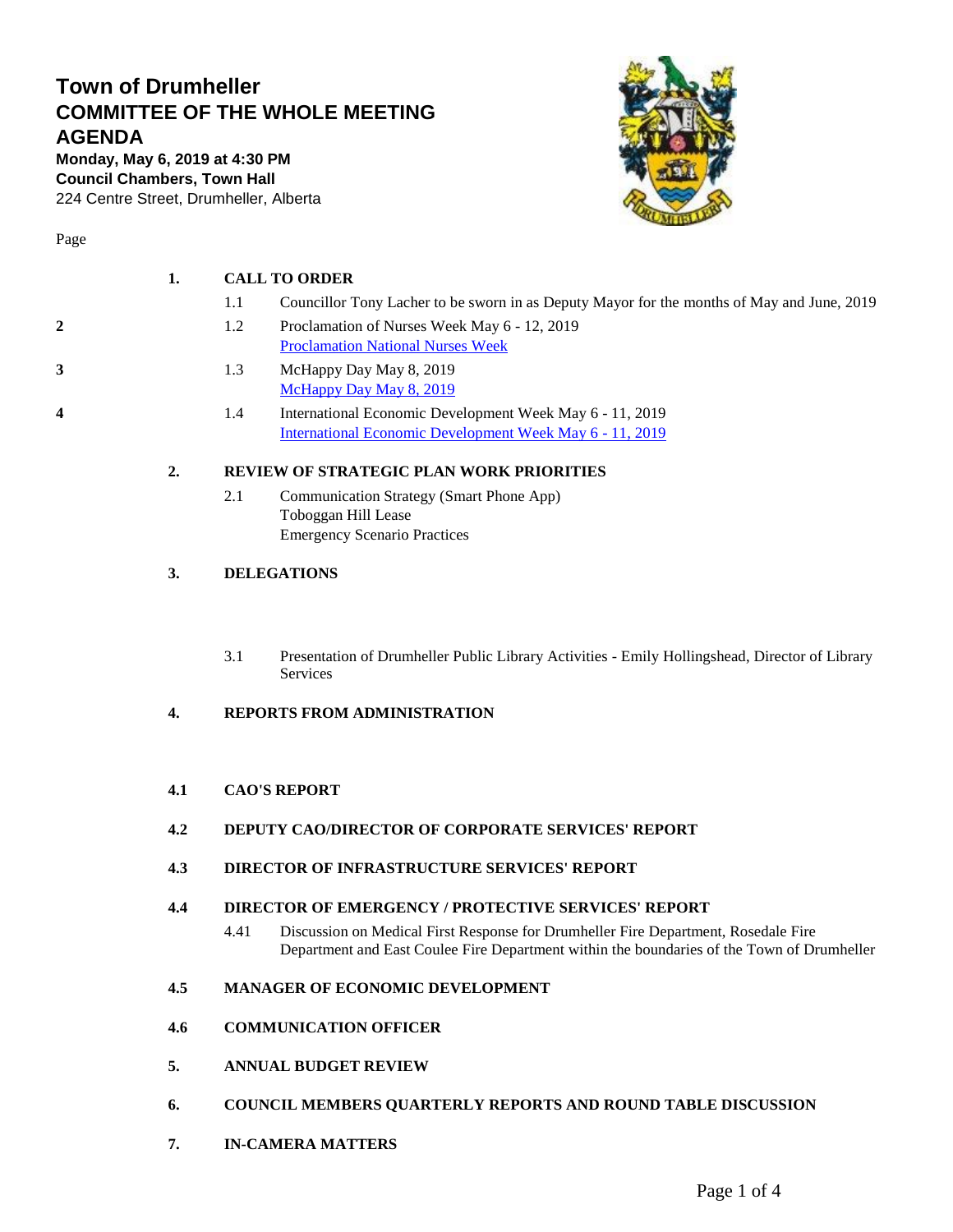# *AGENDA ITEM #1.2*

<span id="page-1-0"></span>

## **PROCLAMATION**

### **National Nursing Week**

**May 6 - 12, 2019**

- **WHEREAS:** Nursing Week is celebrated each year across Canada the week of Florence Nightingale's May 12<sup>th</sup> birthday. It is a time to recognize the year-round dedication and achievements of Registered Nurses (RNs), Registered Practical Nurses (RPNs) and Nurse Practitioners (NPs), and to increase awareness of their contributions to the well-being of Canadians; and
- **WHEREAS:** It is important that we take this opportunity to honour and celebrate the achievements of nurses across our country, and closer to home, in our community. Let's take time to thank our nurses who make such an important contribution, providing superb nursing care and advocating for their patients.
- **THEREFORE:** I, Mayor Heather Colberg, do hereby proclaim **May 6 - 12, 2019** as **"National Nursing Week"** in the Town of Drumheller.



Telephone: (403) 823-0811 Fax: (403) 823-8006 E-mail: mayor@dinosaurvalley.com

Town of Drumheller Town Hall 224 Centre Street Drumheller, AB T0J 0Y4

Proclamation of Nurses Week May 6 - 12, 2019 Proclamation of Nurses Week May 6 - 12, 2019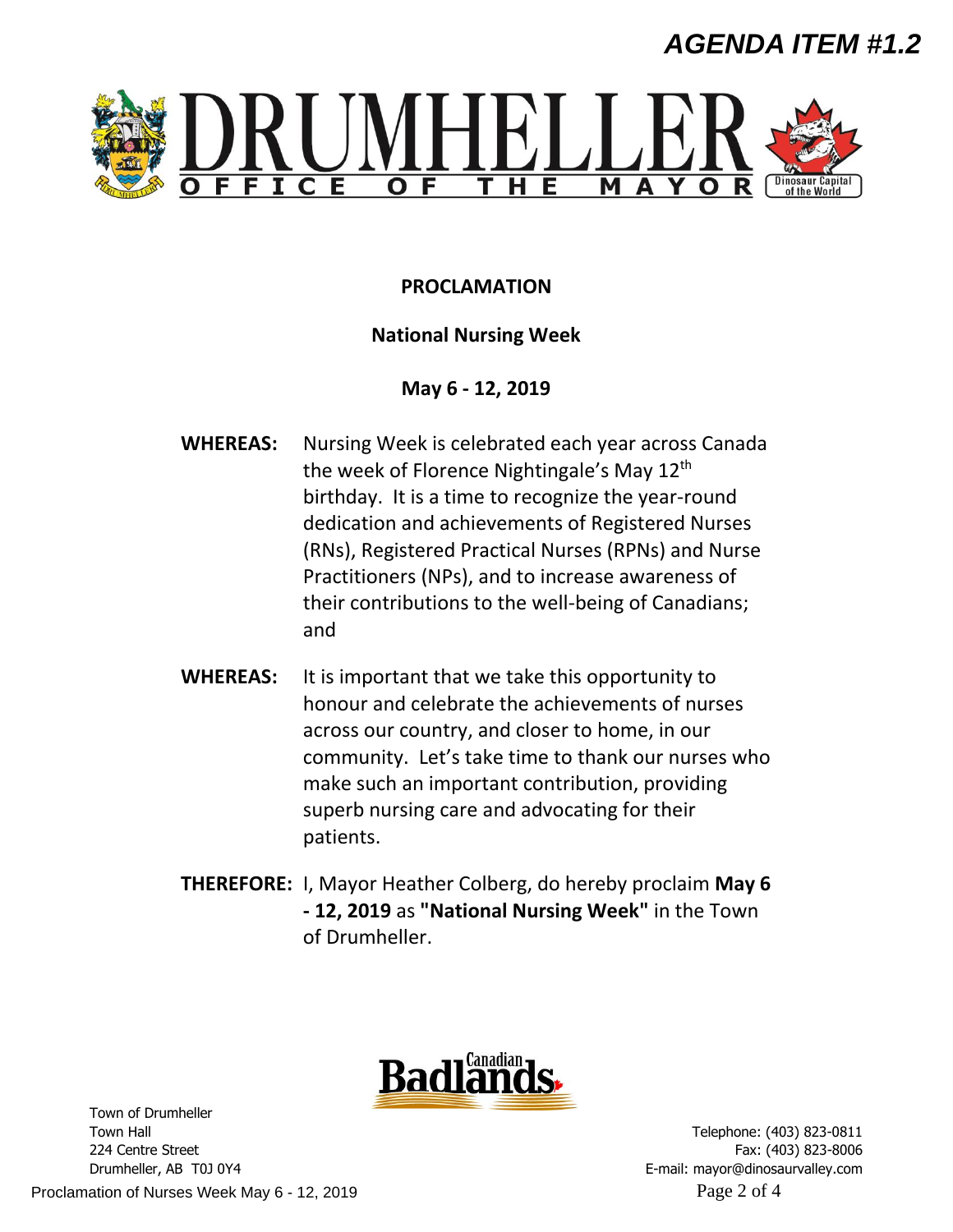## *AGENDA ITEM #1.3*

<span id="page-2-0"></span>

"McHappy Day"

May 8, 2019

- **WHEREAS:** First established in 1977. McHappy Day is a long-standing Canadian tradition.
- **WHEREAS:** On McHappy Day, an annual day of community giving in support of **Ronald McDonald Houses and** other local children's charities. each of the McDonald's restaurants across Canada will donate \$1 from the sale of every Happy Meal, Big Mac and hot McCafe beverage.

## NOW,

**THEREFORE: I, Mayor Heather Colberg, on** behalf of The Town of Drumheller do hereby proclaim May 8, 2019 as "McHappy Day" and encourage both adults and children to participate in this worthy charitable cause.